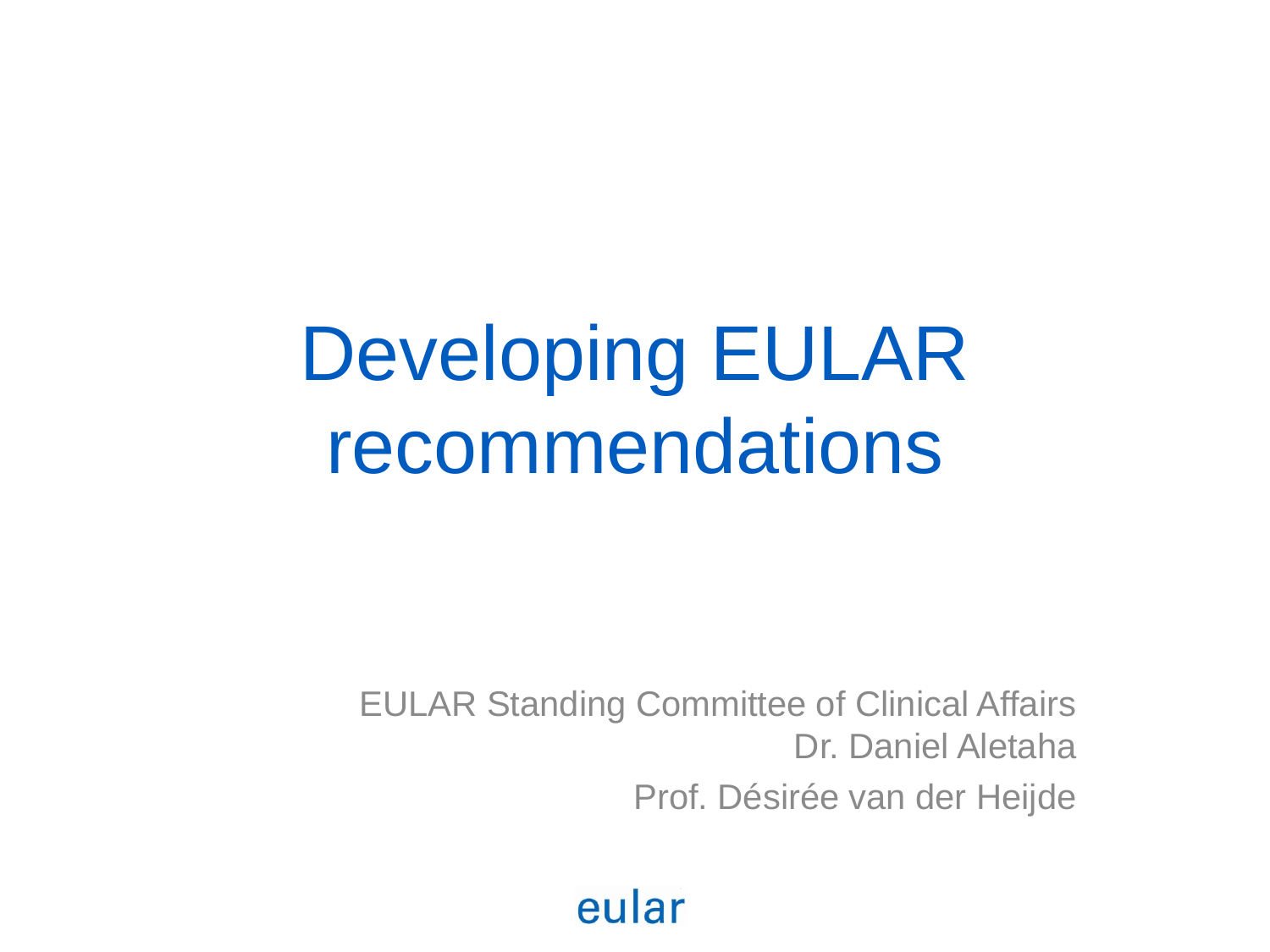## Typical methods for developing EULAR recommendations

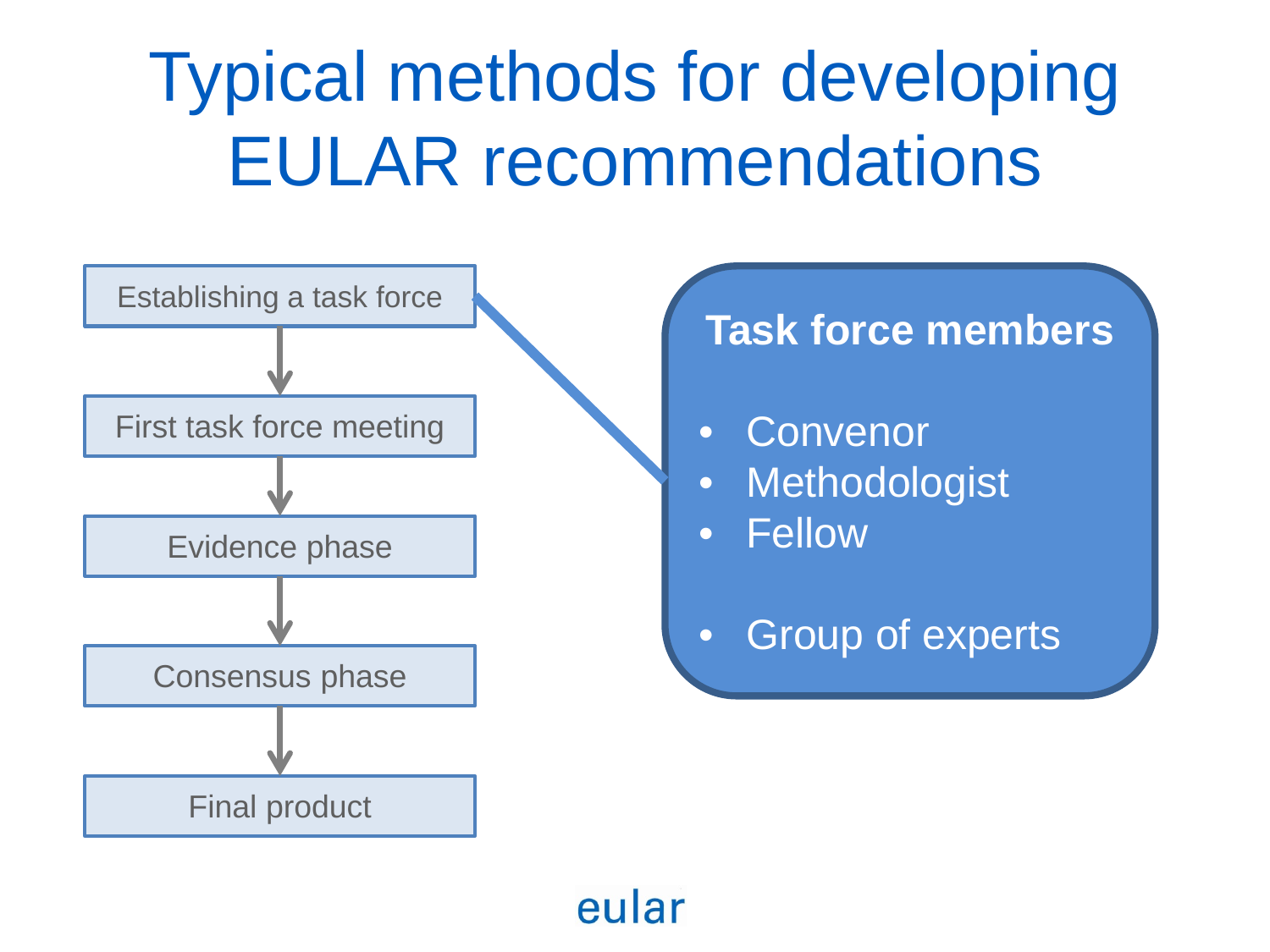## Typical methods for seveloping EULAR recommendations

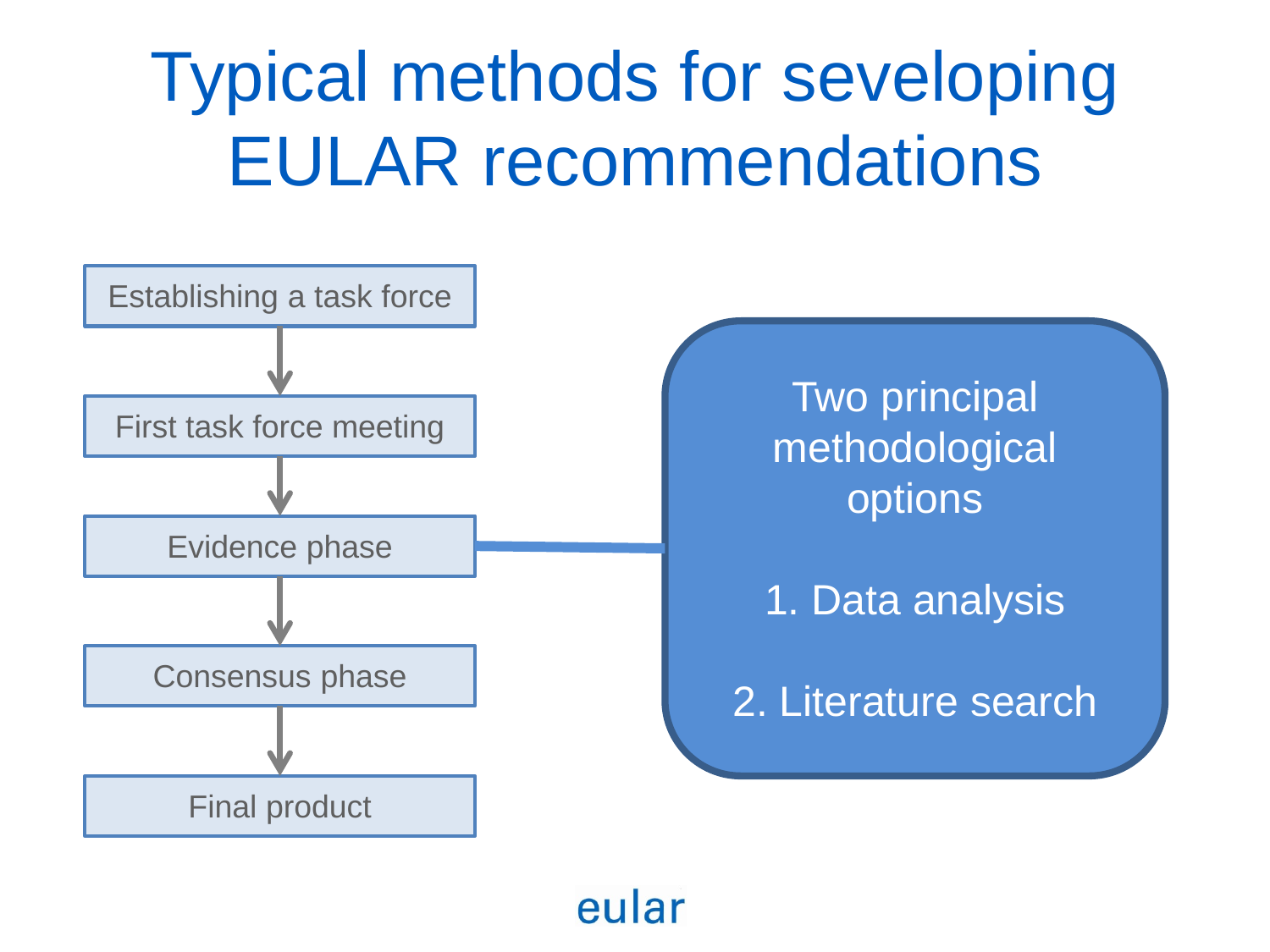EULAR terminology for committee projects

### Criteria documents

## Guidance documents

- (Guidelines)
- Recommendations
- Points to consider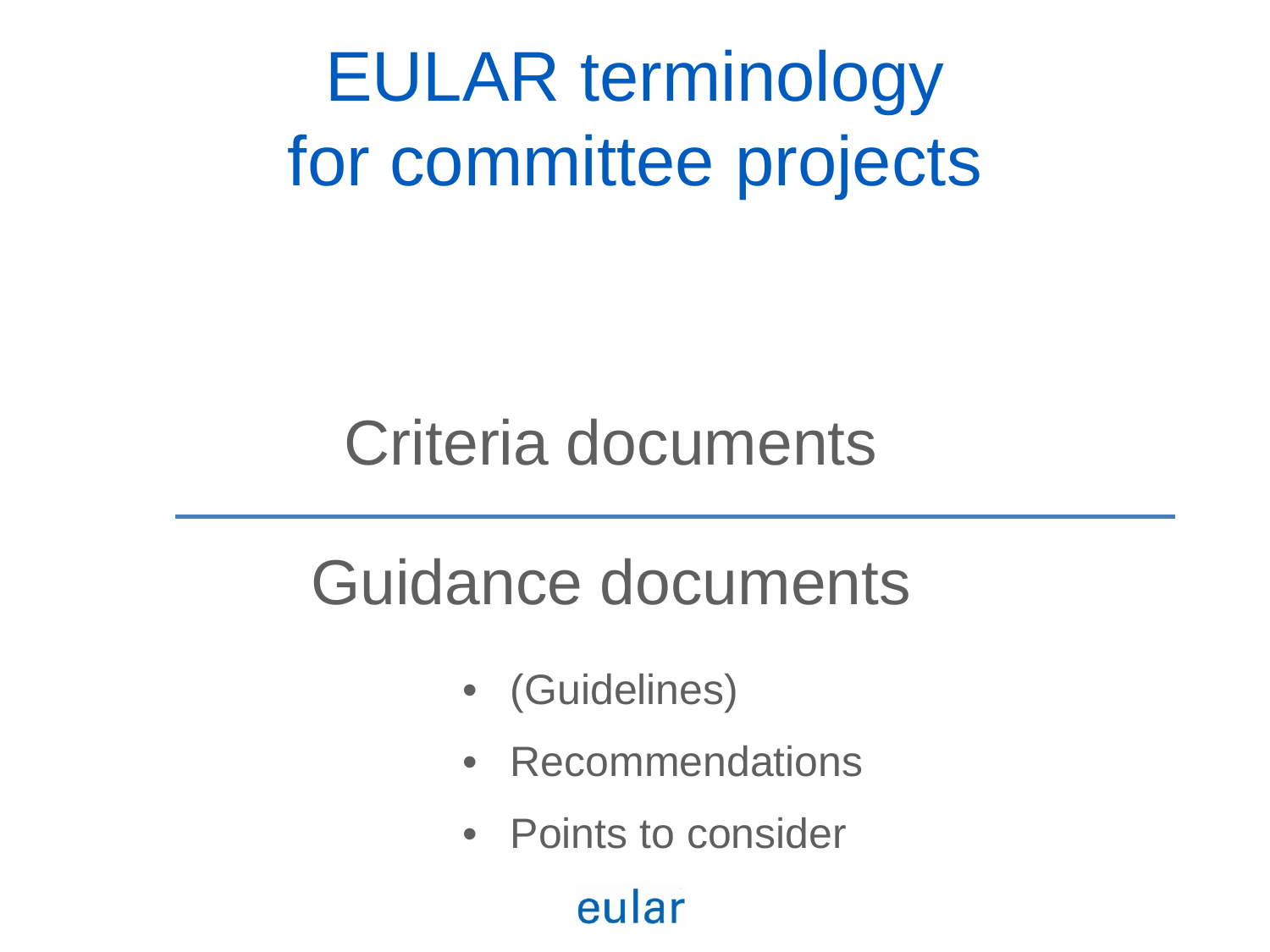# EULAR terminology for committee projects

- Classification / diagnostic criteria
- Outcomes criteria (e.g. remission criteria, disease activity tools etc.)

## Criteria documents

## Guidance documents

- Management recommendations (diagnostic and therapeutic)
- Recommendations for conducting scientific research (e.g. reporting clinical trials)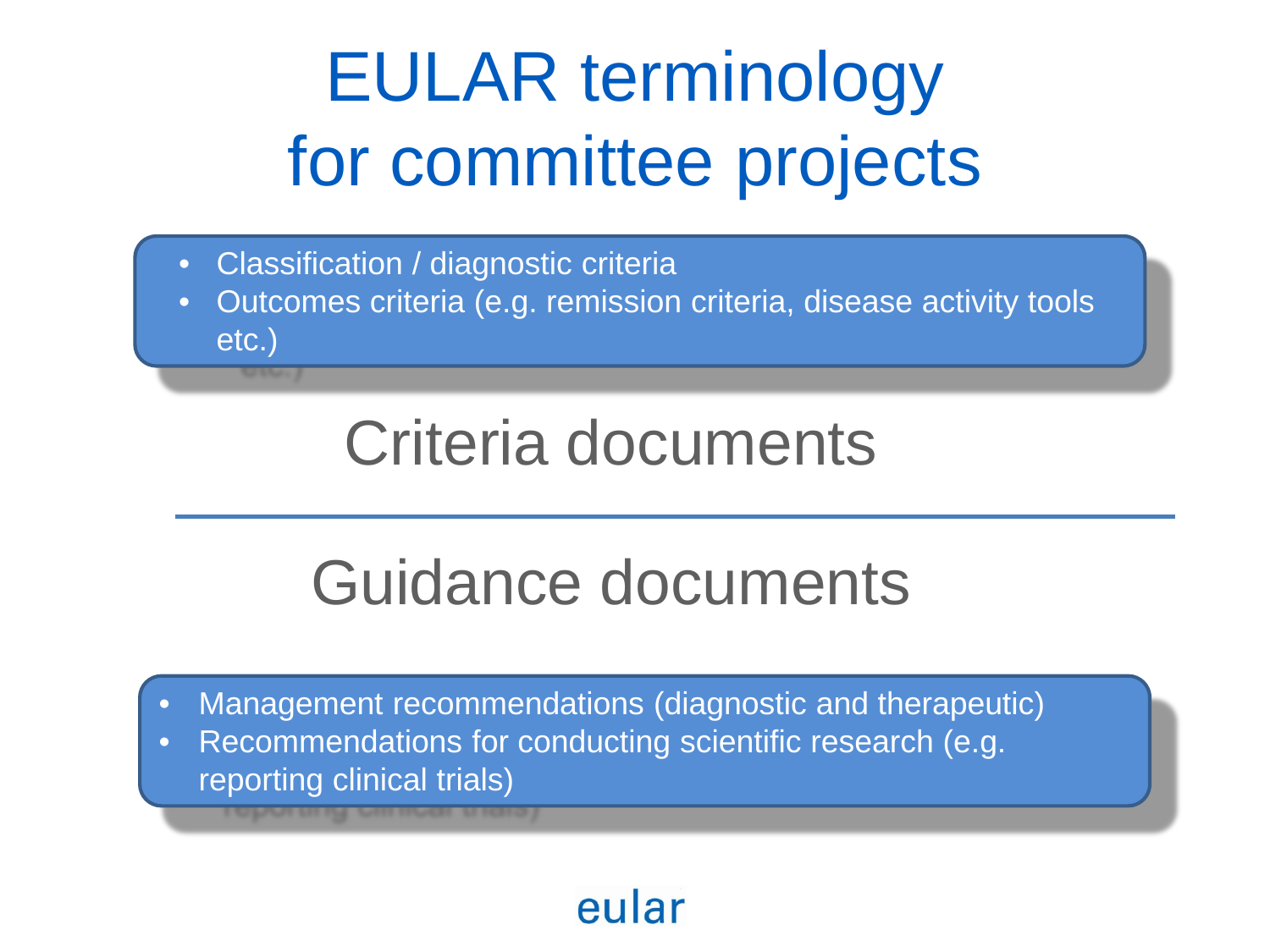## Process of Application

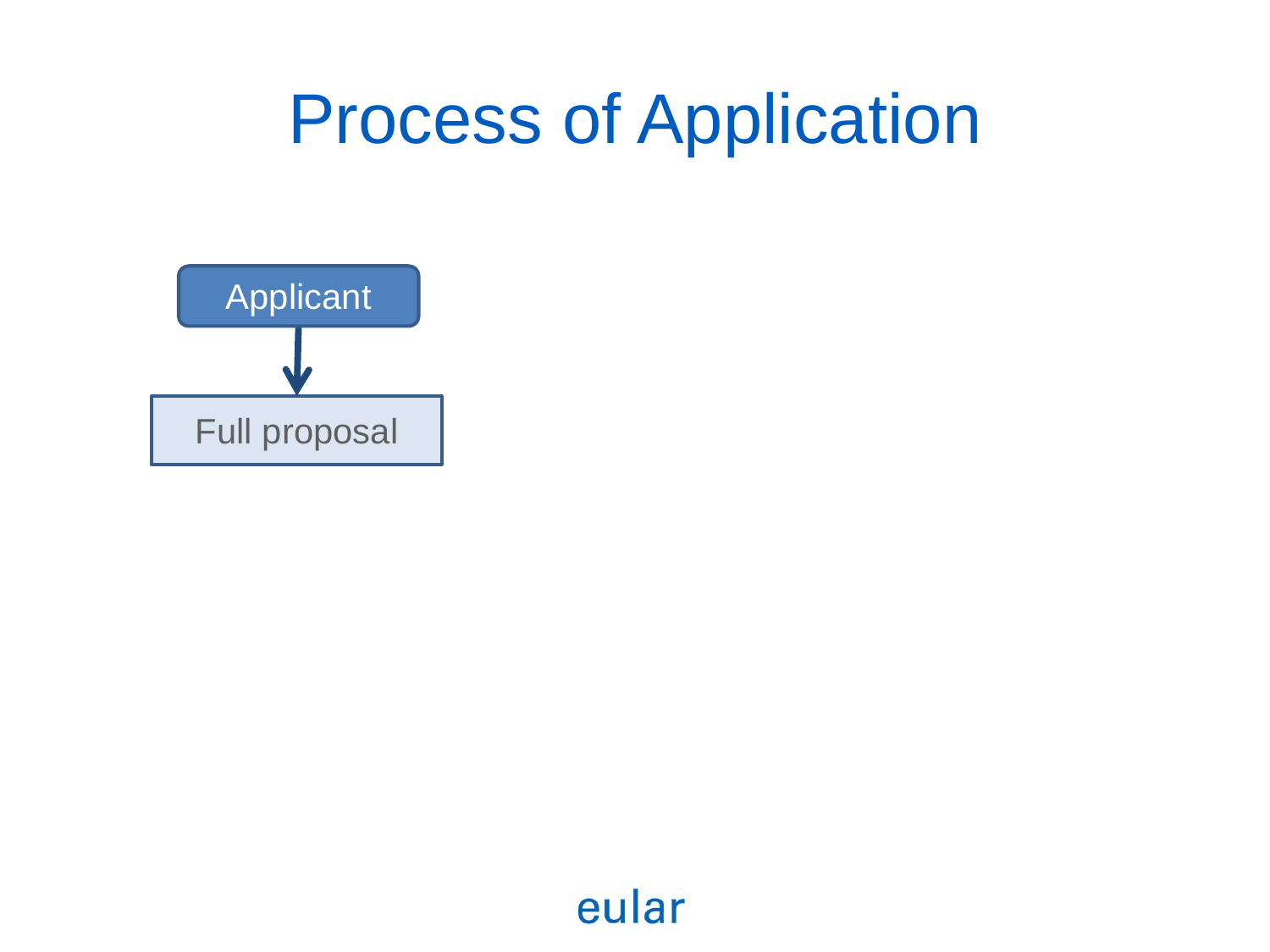

Visit the congress website >>

- >> Online registration for journalist now open
- >> Complimentary Ticket for CDG Airport Transfer included in Registration
- >> Online registration and hotel reservation now open

#### aular congrace navve eular



Musculoskeletal conditions have a great impact accross EU member states, but are not diagnosed, prevented and treated with equity. The Eumusc.net project addresses this with the support of EULAR. Read more >>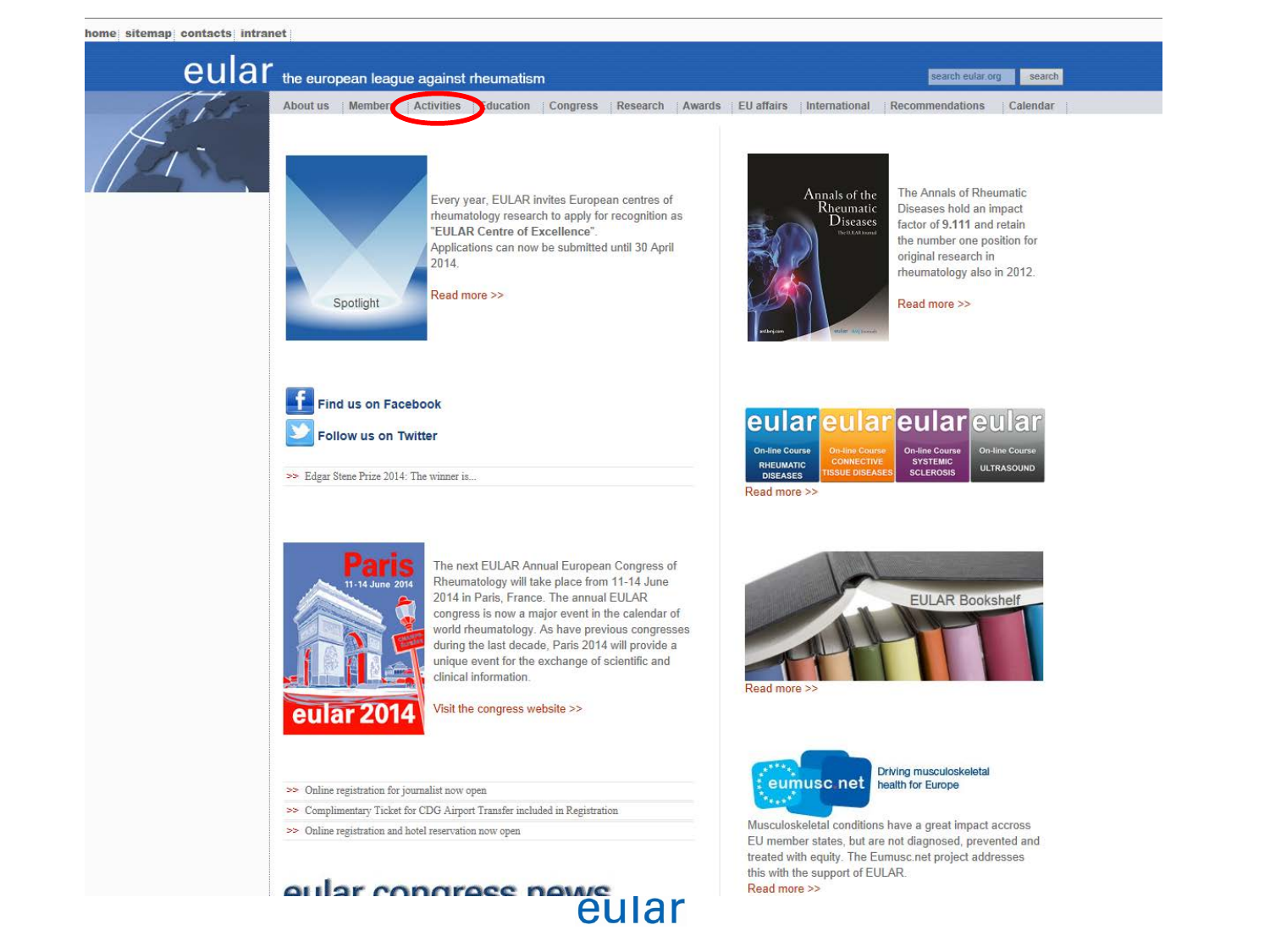- □ Clinical affairs
- $\Box$  Education and training
- O Musculoskeletal imaging
- □ Epidemiology
- □ Paediatric rheumatology
- $\Box$  Investigative rheumatology
- O PARE
- □ Health professionals
- □ Strategic objectives
- □ EULAR media library
- **D EULAR videos**
- O Win with EULAR
- □ Annual congress

### **CUIAr** the european league against rheumatism

**What EULAR does** 

the EULAR calendar each year.

diseases

About us | Members | Activities | Education | Congress | Research | Awards | EU affairs | International | Recommendations

fosters excellence in education and research in the field of rheumatology. It promotes the translation of

Specifically, EULAR supports research projects in rheumatology by funding collaborative research between

another key area of commitment for EULAR. The annual congress of rheumatology is the highlight event in

At the European political level, EULAR represents the interests of the entire rheumatic disease community

developed. Collaboration with international organisations as well as the American College of Rheumatology

research advances into daily care and fights for the recognition of the needs of people with rheumatic

European rheumatology groups and more recently also across the Atlantic. Education and training is

and is the natural partner of European policy makers when policies and regulatory frameworks are

and the regional leagues of rheumatology associations is a continued and expanding effort of EULAR.

Calendar

search

search eular.org

### The aims of EULAR are to reduce the burden of rheumatic diseases on the individual and society and to improve the treatment, prevention and rehabilitation of musculoskeletal diseases. To this end, EULAR

#### **RELATED INFORMATION**

**Applications for project grants** EULAR welcomes project applications from rheumatologists around Europe. Applicants should be aware of a standard EULAR procedure for applying, internal evaluation, and decision-making.

Read more >>

#### IN THIS SECTION

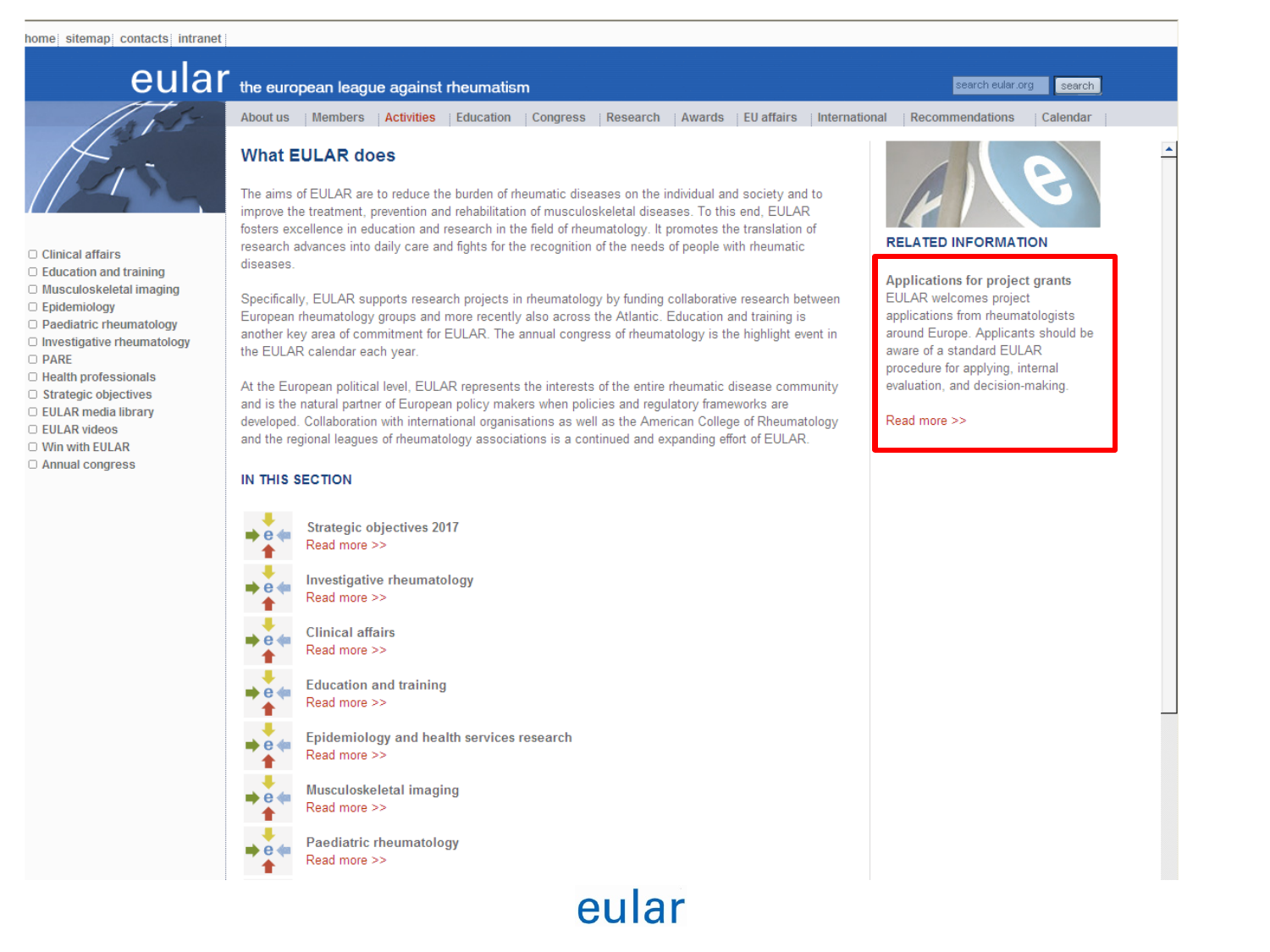#### home sitemap contacts intranet



- F Clinical affairs
- $\mathbf{F}$  Education and training
- $\mathbf{F}$  Musculoskeletal imaging
- F Epidemiology
- F Paediatric rheumatology
- $\Box$  Investigative rheumatology
- **FI PARE**
- + Health professionals
- $\Box$  Strategic objectives
- F EULAR media library
- **FIEULAR videos**
- $\overline{+}$  Annual congress



EULAR welcomes project applications from rheumatologists around Europe designed to developing EULAR Recommendations, EULAR Criteria, EULAR Points to Consider, or similar projects. Final manuscripts, approved by EULAR, will ultimately need to be submitted to ARD for review and possible publication. Applicants should be aware of a standard EULAR procedure for applying, internal evaluation, and decisionmaking.

- Applicants are invited to submit a full proposal (maximal length: 5 pages; longer proposals will be returned)
- Project proposals will be reviewed and evaluated by the EULAR Standing Committee chairmen. Following evaluation, the EULAR Executive Committee will make a final funding decision at its next available meeting. Funding decisions will be made twice a year, in March and September. (Full project proposals must reach the Secretariat by end of June or end of December in order to meet internal process deadlines and ensure submission to the next EULAR Executive Committee meetings.)
- Standard budget for projects is EUR 55,000 (two meetings at 20,000 each, 15,000 for Fellow work), and EUR 35,000 for "update" projects (one meeting at 20,000, 15,000 for Fellow work).
- If a project proposal is approved, all task force members will need to fill in a "Declaration of Interest" form provided by the EULAR Secretariat.
- Note that, EULAR has recognised the pivotal role of patients in the development of recommendations. Today it is common practice for EULARs task force leaders to involve one or two patient research partners in their project organisation. Read more >>

### eular

### **RELATED INFORMATION**

**Grant application templates** Download full proposal >> Download lay summary >>

**How EULAR develops** recommendations Download presentation slides >>

#### **EULAR SOPS**

It is the objective of the EULAR **Executive Committee to promote** actions and/or projects permitting to improve the knowledge and/or the recognition of musculoskeletal disorders. SOPs 2004 >> SOPs updated 2014 >>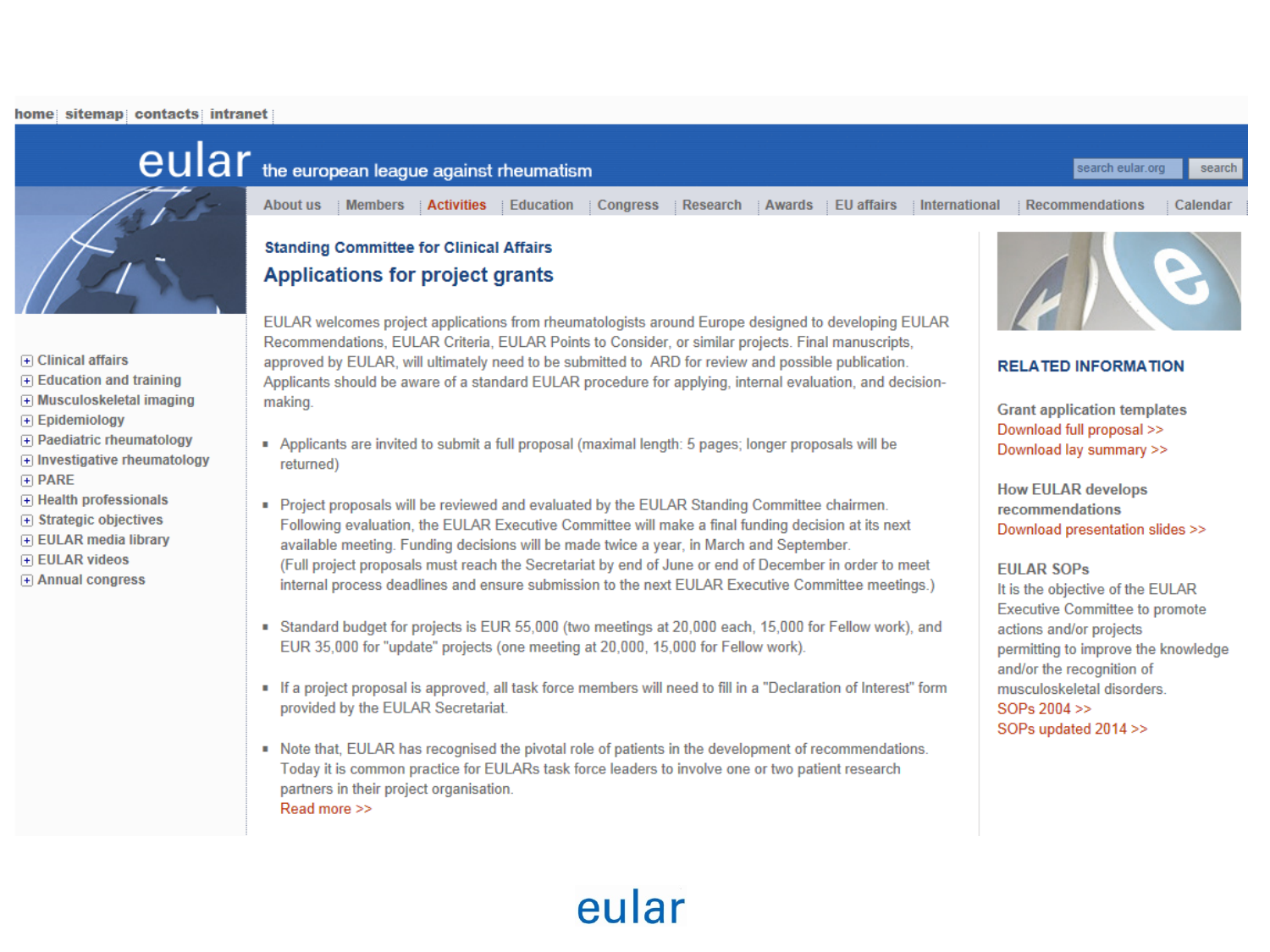## Process of Application

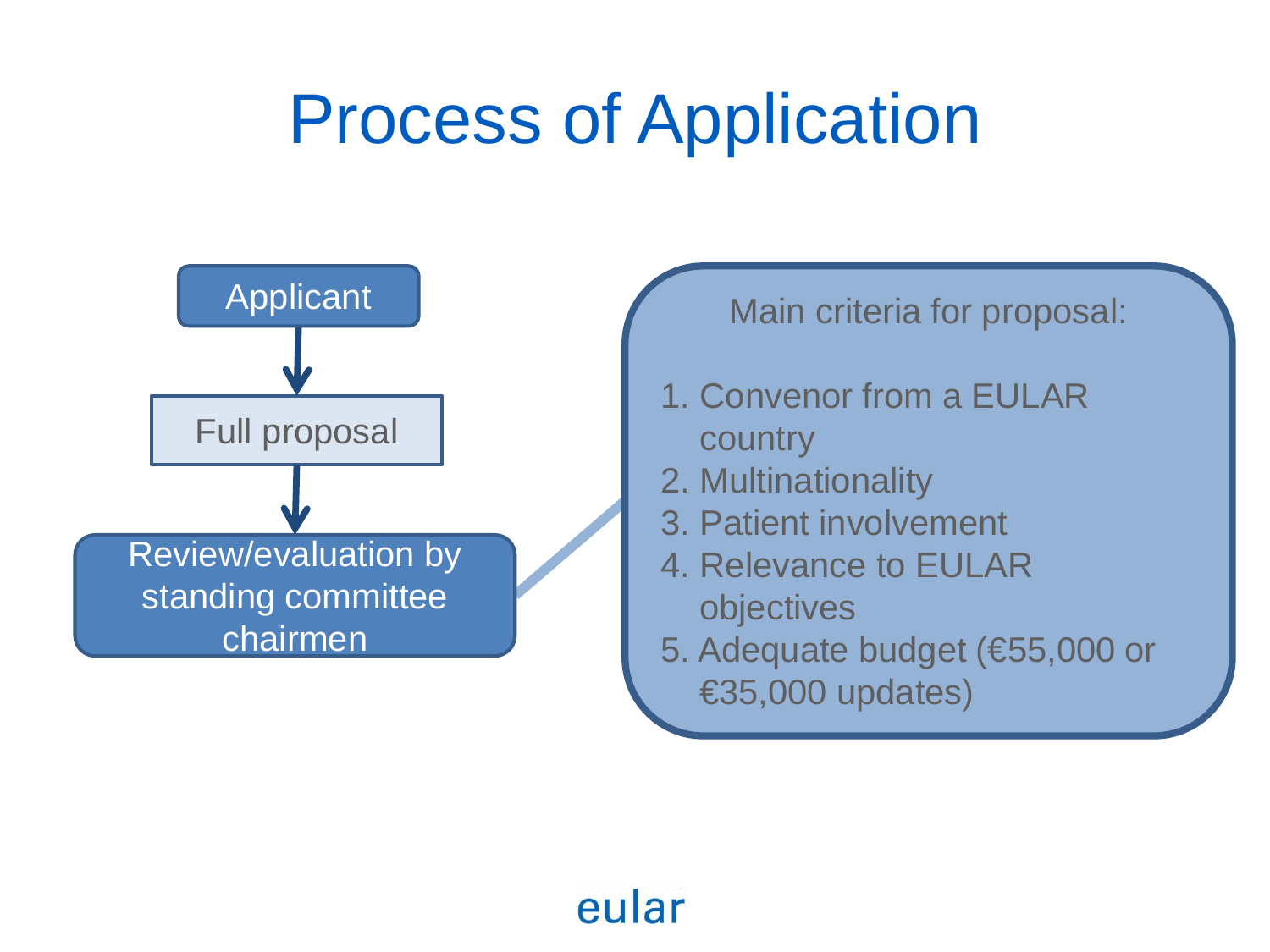# Process of Application

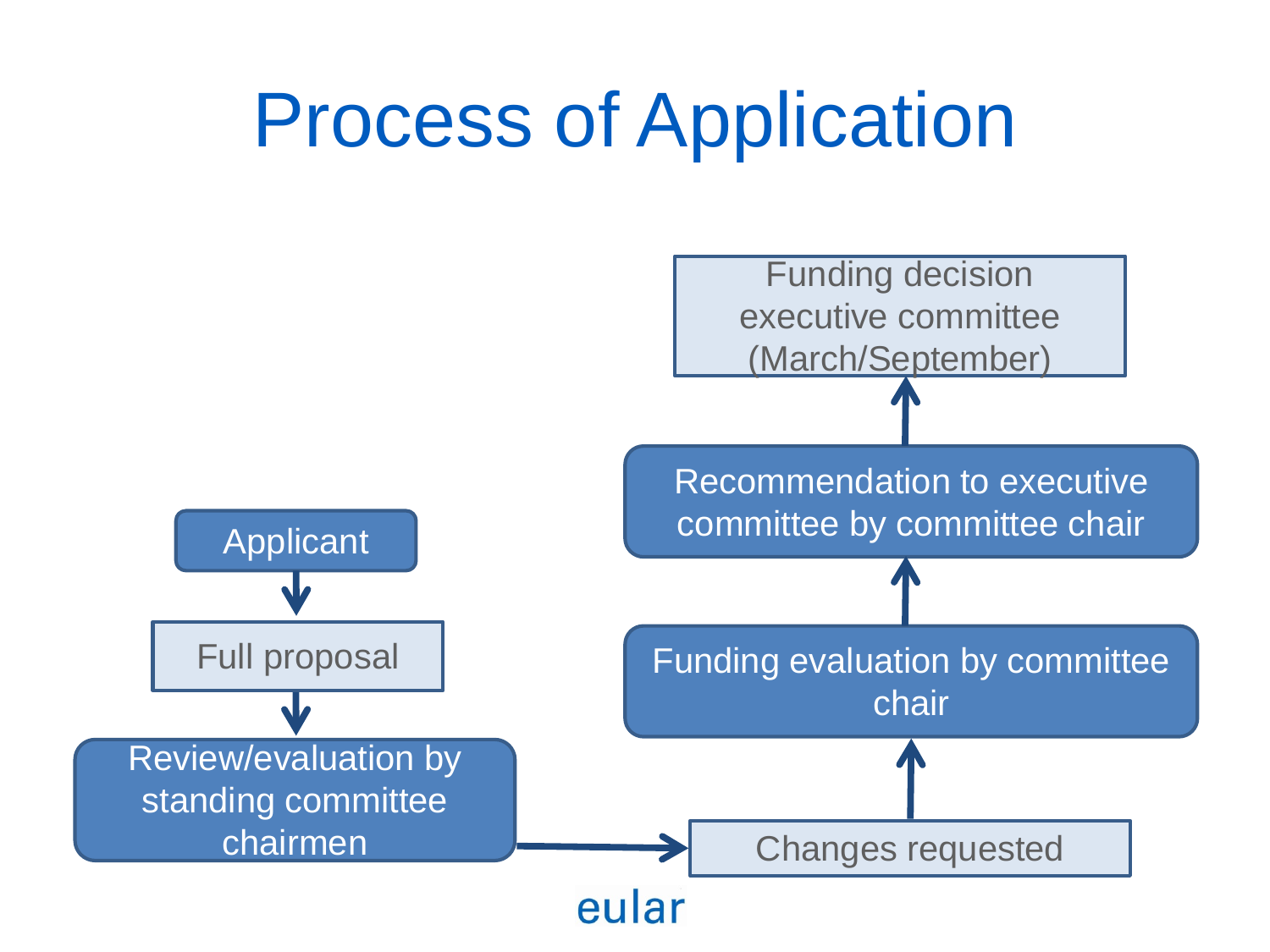# EULAR SOP's for Recommendation Projects

Version 2004

Ann Rheum Dis 2004:63:1172-1176 doi:10.1136/ard.2004.023697

**EULAR** reports

**EULAR** standardised operating procedures for the elaboration, evaluation, dissemination, and implementation of recommendations endorsed by the EULAR standing committees

M Dougados<sup>1</sup>, N Betteridge<sup>2</sup>, G R Burmester<sup>3</sup>, L Euller-Ziegler<sup>4</sup>, F Guillemin<sup>5</sup>, J Hirvonen<sup>6</sup>, J Lloyd<sup>7</sup>, S Ozen<sup>8</sup>, J A P Da Silva<sup>9</sup>, P Emery<sup>10</sup>, J R Kalden<sup>11</sup>, T Kvien<sup>12</sup>, M Matucci-Cerinic<sup>13</sup>, J Smolen<sup>14</sup>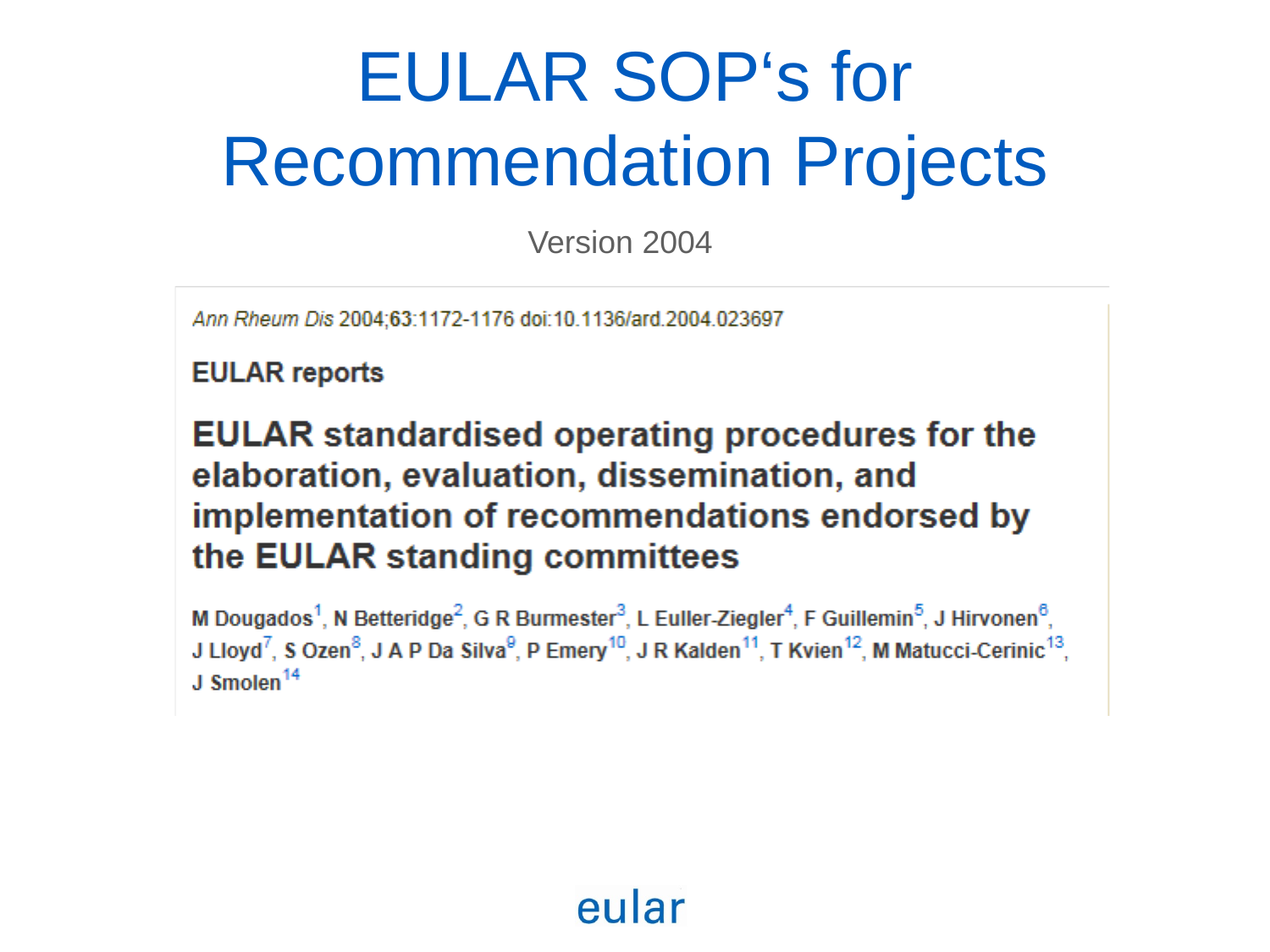# EULAR SOP's for Recommendation Projects

Updated version 2014

Ann Rheum Dis doi:10.1136/annrheumdis-2014-206350

Recommendation

### 2014 Update of the EULAR standardised operating procedures for EULAR-endorsed recommendations

Désirée van der Heijde<sup>1</sup>, Daniel Aletaha<sup>2</sup>, Loreto Carmona<sup>3</sup>, Christopher J Edwards<sup>4,5</sup>, Tore K Kvien<sup>6</sup>, Marios Kouloumas<sup>7</sup>, Pedro Machado<sup>1,8</sup>, Sue Oliver<sup>9</sup>, Maarten de Wit<sup>7</sup>, Maxime Dougados<sup>10,11</sup>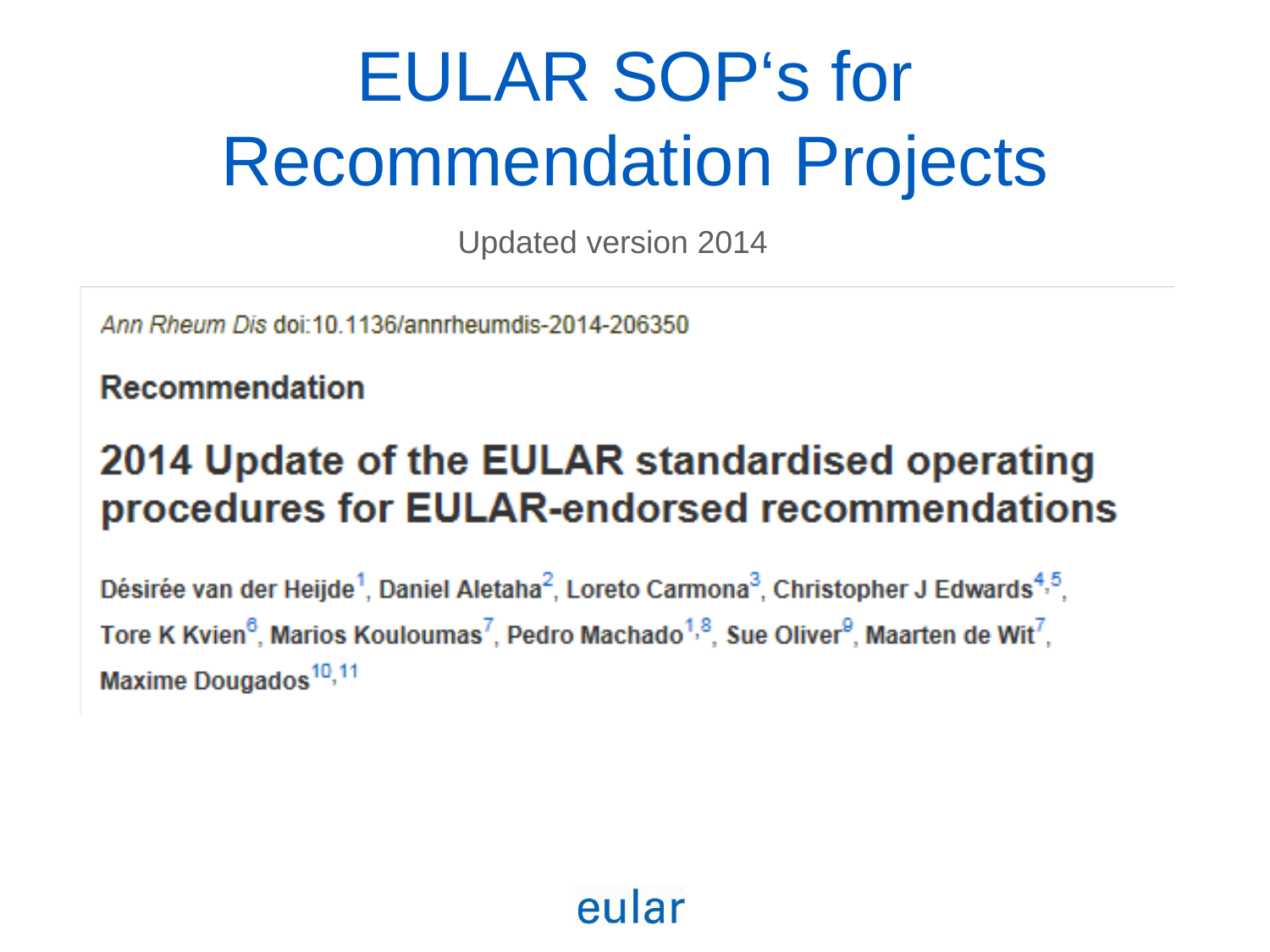# The role of patients in EULAR projects

- **Patients should be involved in all phases of the project**
- All project applications must have a separate lay summary
- At least two patients have to be involved in the active process